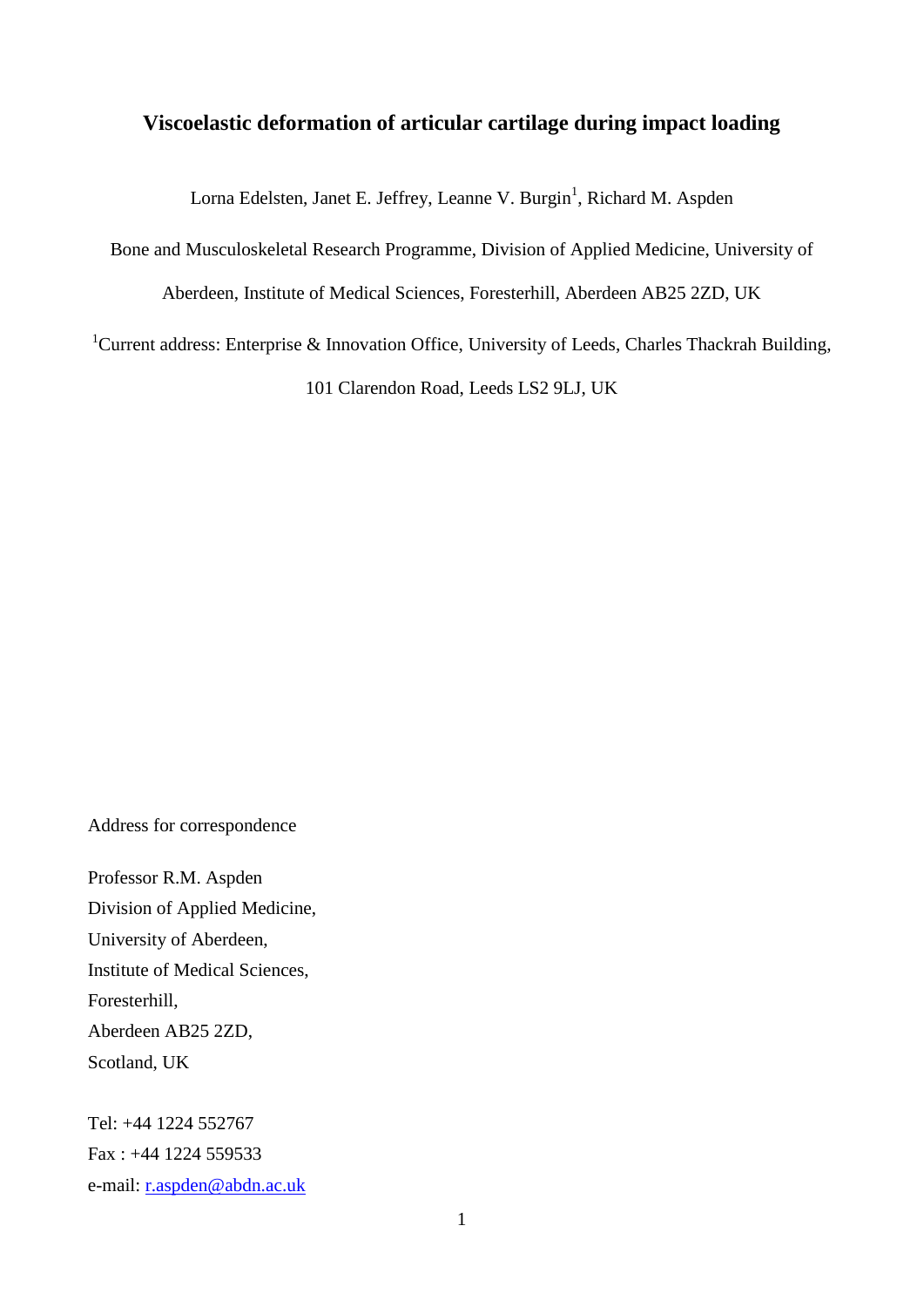#### **Summary**

Articular cartilage is a highly hydrated fibre composite material that provides a resilient, lowfriction bearing surface covering bones where they articulate. The literature suggests that the tissue becomes increasingly elastic, less viscoelastic, as the loading rate increases, *i.e.* that hysteresis, the energy lost between loading and unloading, will decrease with increasing strain-rate. Here we show, using a controlled impact, that hysteresis increases with strain rate. No fluid was lost during the deformation and the ratio of the radial to the axial strains, Poisson's ratio, measured using highspeed video recording, increased as the tissue was deformed, starting close to zero and tending towards that for an isovolumetric deformation. The decreasing coefficient of restitution, a measure of the hysteresis, was modelled using a non-linear viscoelastic element, as a first approximation. These results indicate that the tissue remains viscoelastic with increasing strain rate, dissipating energy which might otherwise generate cracks in the matrix.

#### Keywords

articular cartilage; viscoelasticity; mechanical properties; impact loading; Poisson's ratio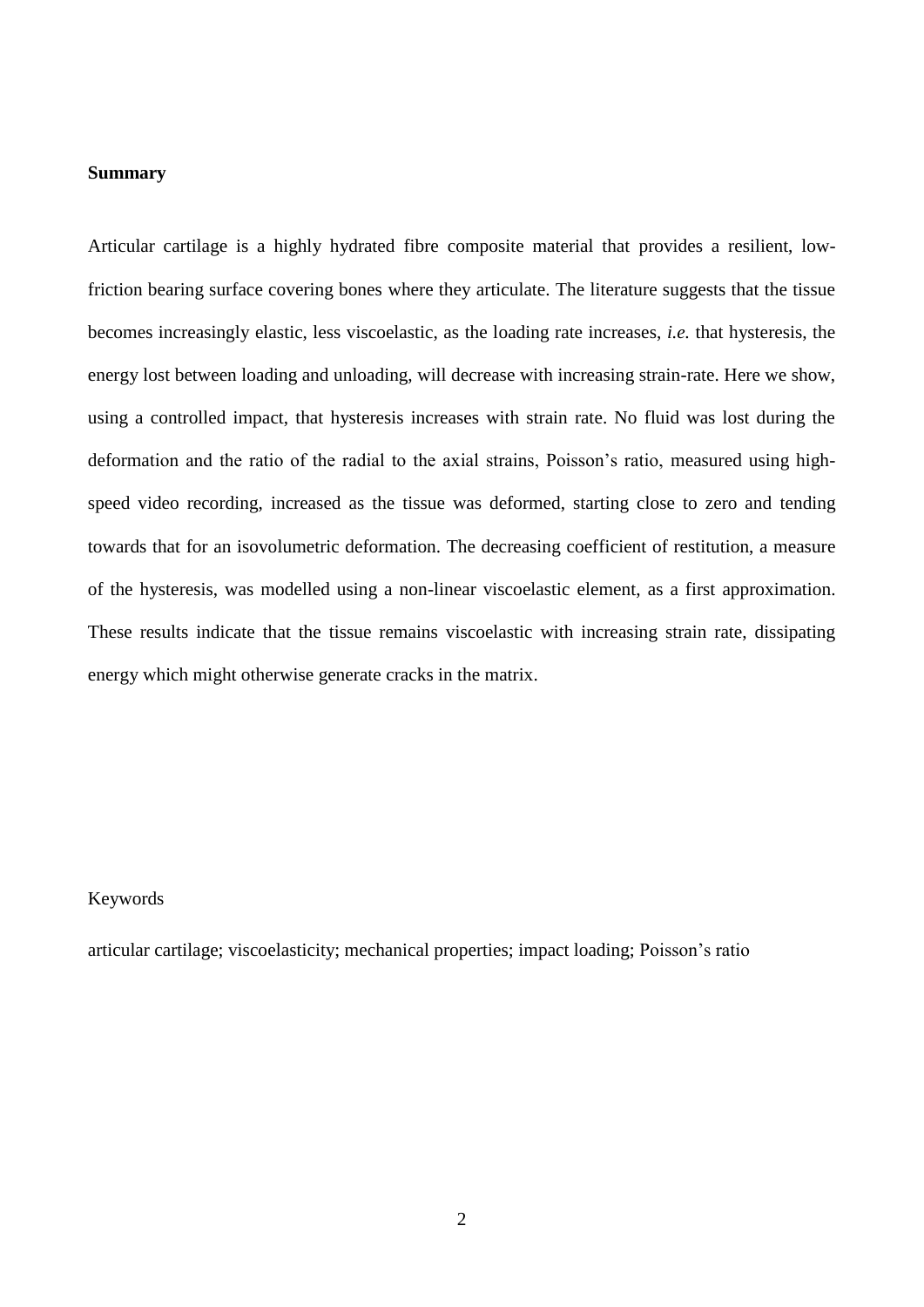## **Introduction**

Articular cartilage is a fibre-composite biomaterial that provides a low-friction bearing surface to bones where they articulate in synovial joints. Trauma may result in a joint being subjected to extreme forces applied very rapidly, for example, due to a car accident or sports injury. In these cases, the cartilage is subjected to an impact load and transmits the shock to the underlying bone.<sup>1;2</sup> Such trauma may lead to cartilage degeneration and commonly results in secondary osteoarthritis (OA); the most common musculoskeletal disease characterised by the breakdown and eventual loss of cartilage, chronic pain and severe disability. The precise mechanisms linking trauma-induced joint injury to the subsequent onset of OA are still unclear but changes in the articular cartilage immediately after trauma are likely to be important factors in the progression of the disease.<sup>3;4</sup>

The complexity of the tissue structure and the non-linear mechanical properties mean that developing materials for cartilage repair, using either synthetic analogues or tissue engineered implants, presents a huge challenge. The cartilage matrix comprises collagen, a rope-like fibrous protein, that is arranged<sup>5</sup> to provide reinforcing to a proteoglycan gel which, because of its high fixed-charge density, is highly hydrated.<sup>6-9</sup> The water content of the tissue is about 70-80% (v/v). Slowly-applied loads displace the fluid and frictional drag arising from fluid flow past the glycosaminoglycan chains has been used to explain the remarkably low permeability of the tissue.<sup>10</sup> Fluid flow through a poroelastic solid matrix commonly provides the basis for models of the tissue.<sup>11-14</sup> Since the early elastic models,<sup>15</sup> cartilage has been characterised as viscoelastic,<sup>16</sup> biphasic<sup>17</sup> or triphasic.<sup>18</sup> Other descriptions have used Biot's consolidation theories.<sup>19</sup> The most common model is based on biphasic theory and this has been extended to include poroviscoelasticity,  $20;21$  transverse isotropy<sup>22</sup> and fibril reinforced poroelasticity.<sup>23;24</sup> More recent refinements include tension-compression and strain non-linearities<sup>25</sup> and swelling.<sup>26</sup> None of these models contains a provision for impact loading.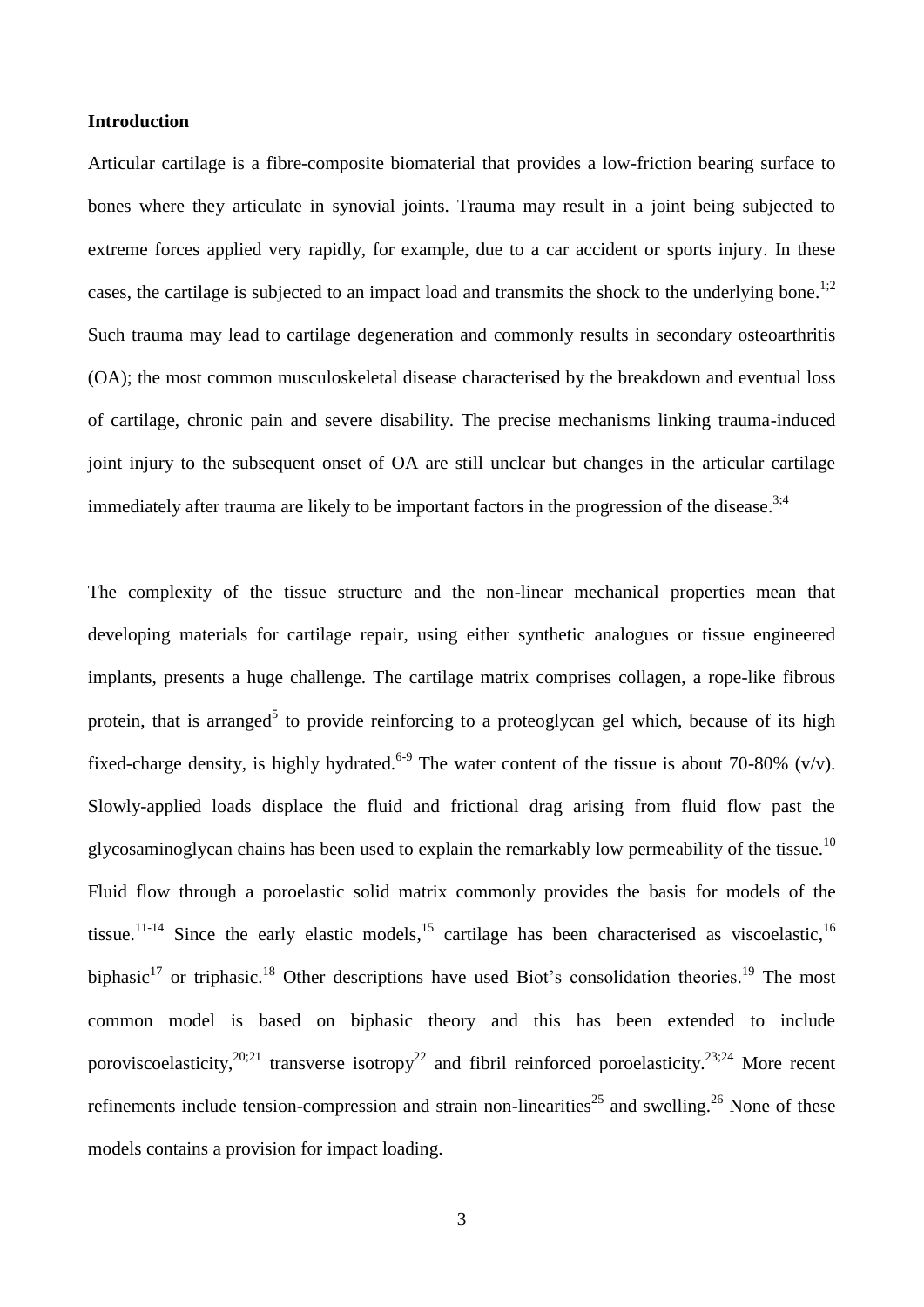A key difficulty facing tissue engineering of cartilage is matching the mechanical properties of the replacement material with that of the natural tissue over several orders of magnitude of loading rates experienced during daily activities. Because articular cartilage is viscoelastic its behaviour is time-dependant; it exhibits a non-linear stress-strain relationship that depends on the rate of loading. Whereas there are many studies of cartilage subjected to low rates of loading, typically strain rates of  $\lt 1$  s<sup>-1</sup>, there are fewer at high rates of loading, strain rates  $\lt 10 - 1000$  s<sup>-1</sup>. At these high strainrates, inertia precludes significant water movement and it is commonly assumed that the tissue becomes more elastic,<sup>27;28</sup> *i.e.* having a smaller time-dependency, and lower hysteresis. Hysteresis means that the stress-strain path during unloading does not follow that developed during loading. The area under the loading curve is a measure of the energy stored in the deformation and that under the unloading curve the energy returned. The ratio of the energy returned to that stored is described by the energetic coefficient of restitution, which can, therefore, vary between one for perfectly elastic loading to zero if all the energy is dissipated. Values for articular cartilage are unknown.

The Young's modulus and Poisson's ratios describe the response of a material to deformation. Although originally defined for small deformations of elastic materials they can be adapted to describe large deformations. At slow rates of loading the measured Young's modulus of cartilage is typically quoted as approximately 1-10 MPa.<sup>29-31</sup> The stress-strain relationship, however, is not linear and values at high rates of loading depend on the stress as well as on the rate of loading. Maximum moduli, calculated at the steepest part of the stress-strain curve, are reported in the range up to about 200 MPa. $32-35$  At large strain rates, however, the modulus has been reported to lose much of its dependency on strain rate.<sup>28,35</sup> In an isotropic material Poisson's ratio is the negative ratio of transverse to applied longitudinal strain. It has been measured in cartilage subjected to slow rates of compression and estimates vary from almost zero to 0.5 depending upon the approach adopted (Table 1). Similar values have been calculated using biphasic theory in which one of the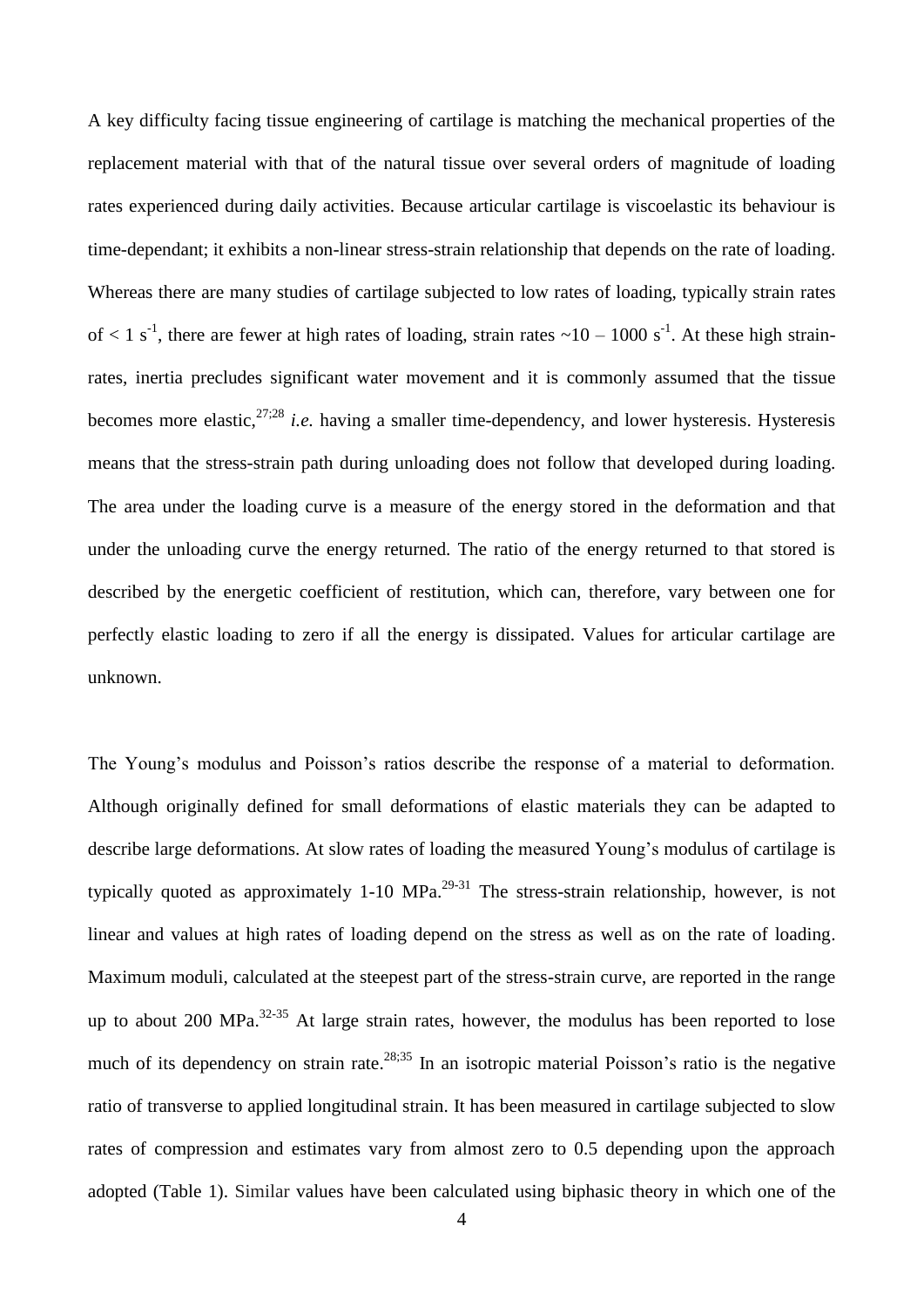variables is  $v_s$ , the Poisson's ratio of the solid matrix through which fluid flows.<sup>13</sup> Although it is commonly assumed that Poisson's ratio has to be less than 0.5, this is only true for isotropic, homogenous materials subjected to small strains. For many modelling purposes it has been assumed that cartilage is isotropic and incompressible, *i.e.* experiencing no volume change, resulting in a value for  $v_s$  of 0.5<sup>36</sup>. There appears to have been no previous attempt to measure Poisson's ratio in cartilage undergoing large strain deformations at high rates of loading.

In this study, we try to address some of these gaps in our understanding and report preliminary measurements of Poisson's ratio as a function of longitudinal strain in samples of articular cartilage subjected to an impact load and examine the role of hysteresis and the energetic coefficient of restitution. The hypothesis being tested is that cartilage behaves more elastically as strain-rate increases. We also present a simple theoretical analysis to approximate an impact on a viscoelastic material. The data presented and the modelling indicate that articular cartilage behaves like a nonlinear viscoelastic material at high strain rates.

## **Experimental details**

Two experiments were performed: high-speed video recording of impact loading on human cartilage to measure tissue deformation and a series of impact loadings on bovine cartilage to measure the energetic coefficient of restitution. For the high speed video study, articular cartilage was obtained from femoral heads of two patients (both aged 85, one male, one female) undergoing hemiarthroplasty following a fractured neck of femur attributed to osteoporosis. Local Ethics Committee approval was obtained for the use of this surgical material which would otherwise have been discarded. The articular cartilage showed no evidence of fibrillation. Nine, full-depth cartilage samples, 5 mm in diameter, were removed from sites over the femoral head using a cork borer and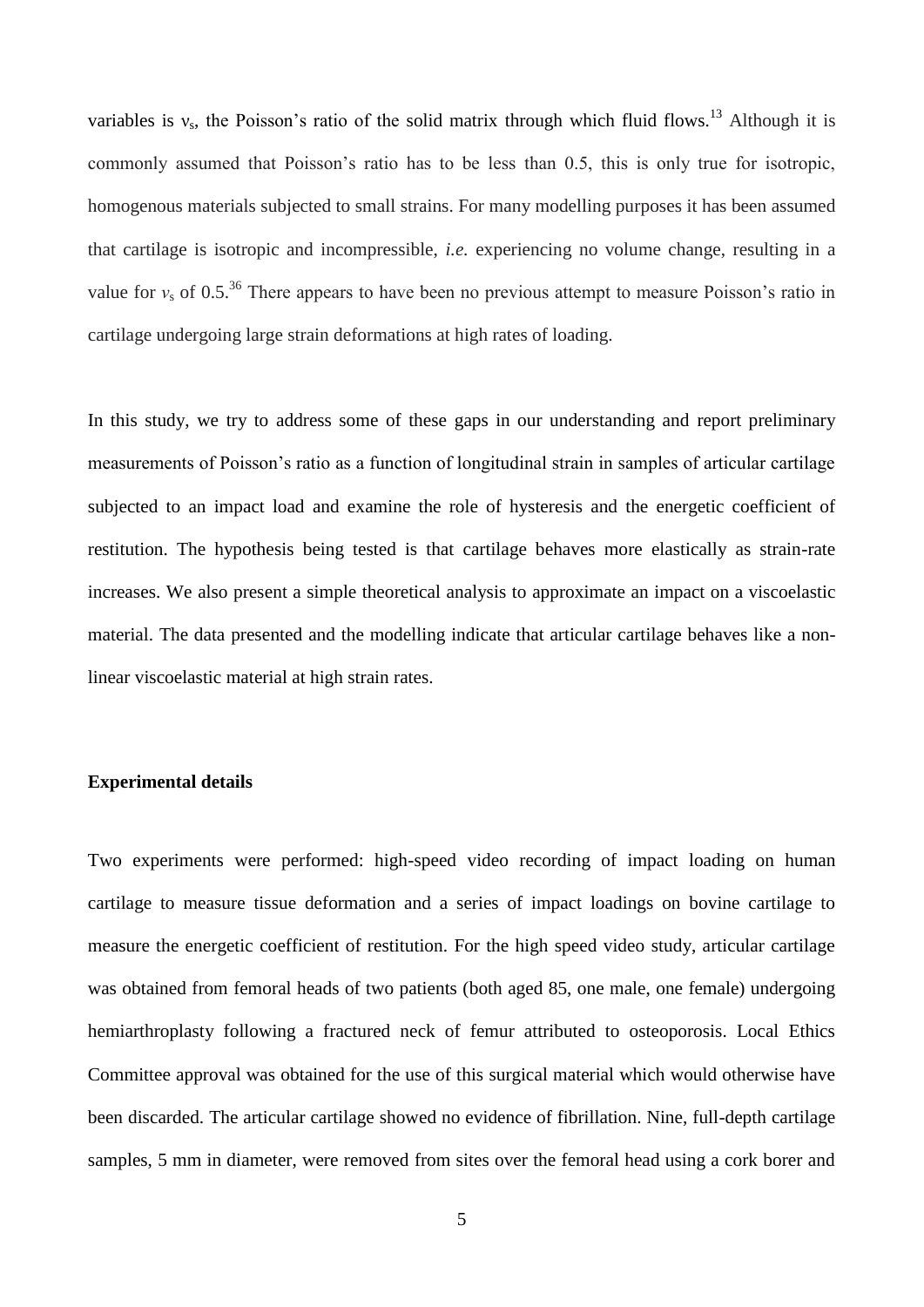scalpel $37$  and stored in phosphate-buffered saline (PBS) to maintain hydration until testing. Just prior to testing, each sample was gently dried using damp gauze to remove surface water. Data for the coefficients of restitution were obtained from young bovine cartilage used as part of a previous study in which 83 samples of 5 mm diameter from the medial metacarpal joint surface were tested.<sup>35</sup> All testing was done on the same day as tissue was removed from the joint.

An instrumented drop tower was used to apply a single defined impact to each articular cartilage sample. The energy and speed of impact were determined by the mass and drop height of the impactor.<sup>3;38</sup> The deceleration of the impactor and the force applied were measured at 50 kHz by an accelerometer attached to the impactor and a force transducer underneath the sample, respectively. Force data were converted to engineering stress,  $\sigma$ , by dividing by the original cross-sectional area of the sample. Accelerometer data were integrated twice, to find the displacement, and divided by the original thickness of the sample to determine the engineering strain, *ε*. The mean strain rate was calculated from the maximum strain divided by the duration of the impact to that point. A full description of the data collection and analysis methods have been presented elsewhere.<sup>38</sup>

For high-speed video recording, six samples (3 from each patient) were tested at each drop height of 25, 50 and 75 mm using a 500 g impactor. A Photo-Sonics Phantom V7 high speed video system (EPSRC Engineering Instrument Pool, Rutherford Appleton Laboratory, Oxfordshire) was used to record the deformation of the cartilage during impact. The impacts were recorded at 10,600 frames per second with a resolution of  $512 \times 384$  square pixels. Before recording, the vertical and horizontal distances were calibrated by recording images of a ruler placed where the specimen would be. The camera was focused on this plane and not subsequently adjusted once the ruler was removed and replaced by a specimen. After recording, images were transferred to a PC for analysis using Image Pro Plus (version 5.0, Media Cybernetics, Wokingham Berkshire, UK). The measurement tool within the software was calibrated vertically and horizontally on the images of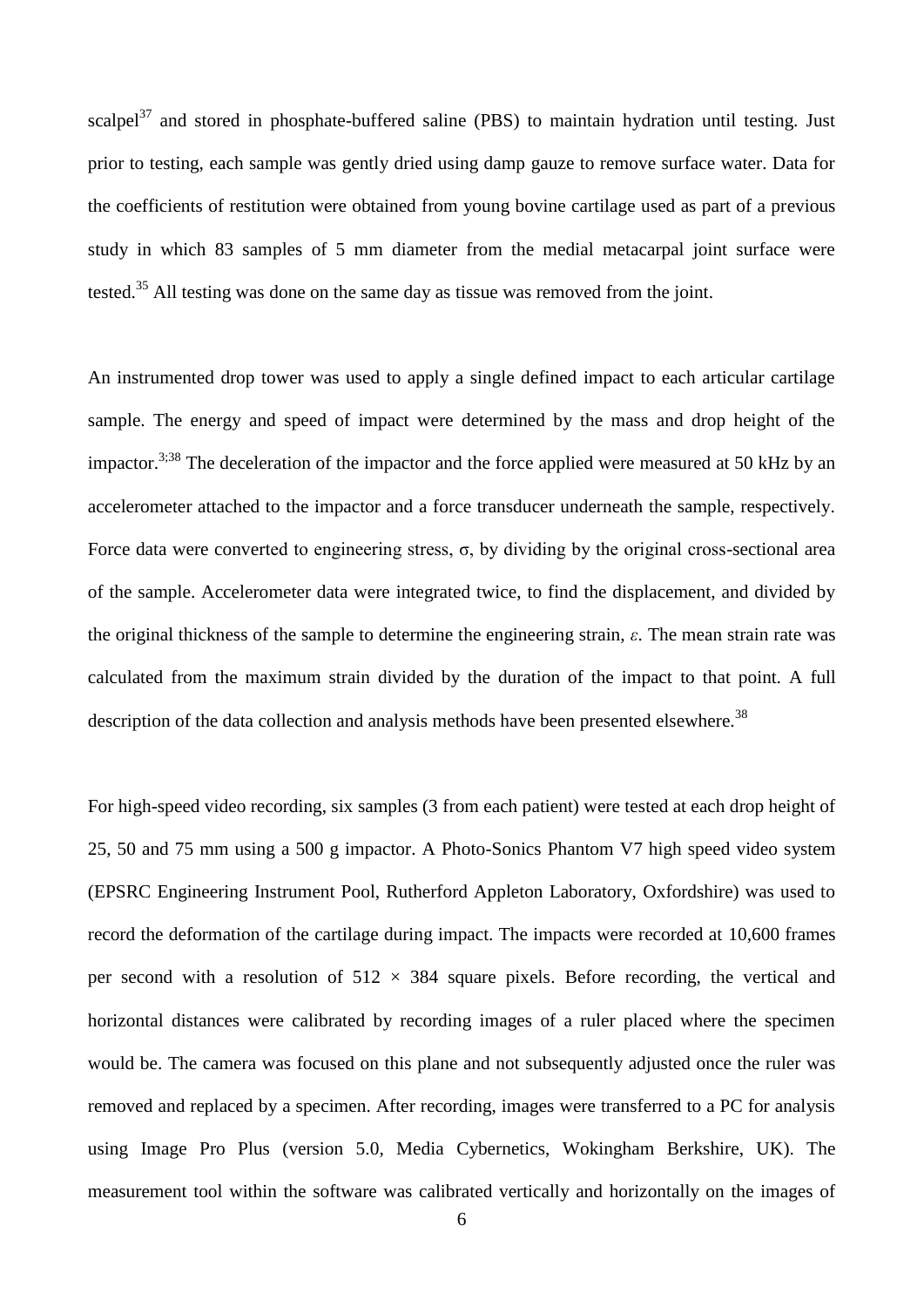the ruler. These calibrations, as expected, always produced the same factor for both directions. The distance of the camera from the object and the depth of field were such that the front and the middle of the sample were in focus. Measurements of the height and width of each sample were made from each frame (Fig. 1). The height was measured at three sites because the front of the loading platen was not in focus and consequently the top and bottom edges of the sample were not always clear. The longitudinal, *εz*, and radial, *εr*, strains were determined from the change in dimension divided by the initial dimension. Poisson's ratio, v, was calculated at each time point from  $v = -\varepsilon_r / \varepsilon_z$ .

From each of the bovine cartilage samples a force-displacement curve was produced for loading and unloading phases as described previously.<sup>35</sup> Unloading was the unconstrained rebound of the impactor. The impactor mass was 100 g. Drop heights used and the number of samples tested, *N*, were 25 mm ( $N = 21$ ), 50 mm ( $N = 23$ ), 80 mm ( $N = 20$ ) and 100 mm ( $N = 19$ ). The energy of deformation, *Wc,* was found from the area under the loading curve by integrating to the maximum strain (Origin Software, Version 6.1; Aston Scientific Ltd, Stoke Mandeville), and the energy released during restitution, *Wr*, by integrating the unloading curve from this point back to zero strain. The square of the energetic coefficient of restitution is then given by *e \**  $L^2 = -W_r/W_c^{39}$  For a perfectly elastic collision  $e_* = 1$ , and for a plastic collision, in which all the kinetic energy is dissipated,  $e_* = 0$ . Least squares curve fitting was done using SigmaPlot (v.10, Systat Software Inc.).

#### **Results and discussion**

### **Poisson's ratio**

Articular cartilage deforms non-linearly when subjected to an impact load and a typical impact is shown in the supplementary video. Stress and strain data recorded from adjacent sites in the same femoral head for three different drop heights of an impactor are shown in Fig. 2 and it can be seen that the peak stress does not coincide with the peak strain. The initial parts of the loading curves lie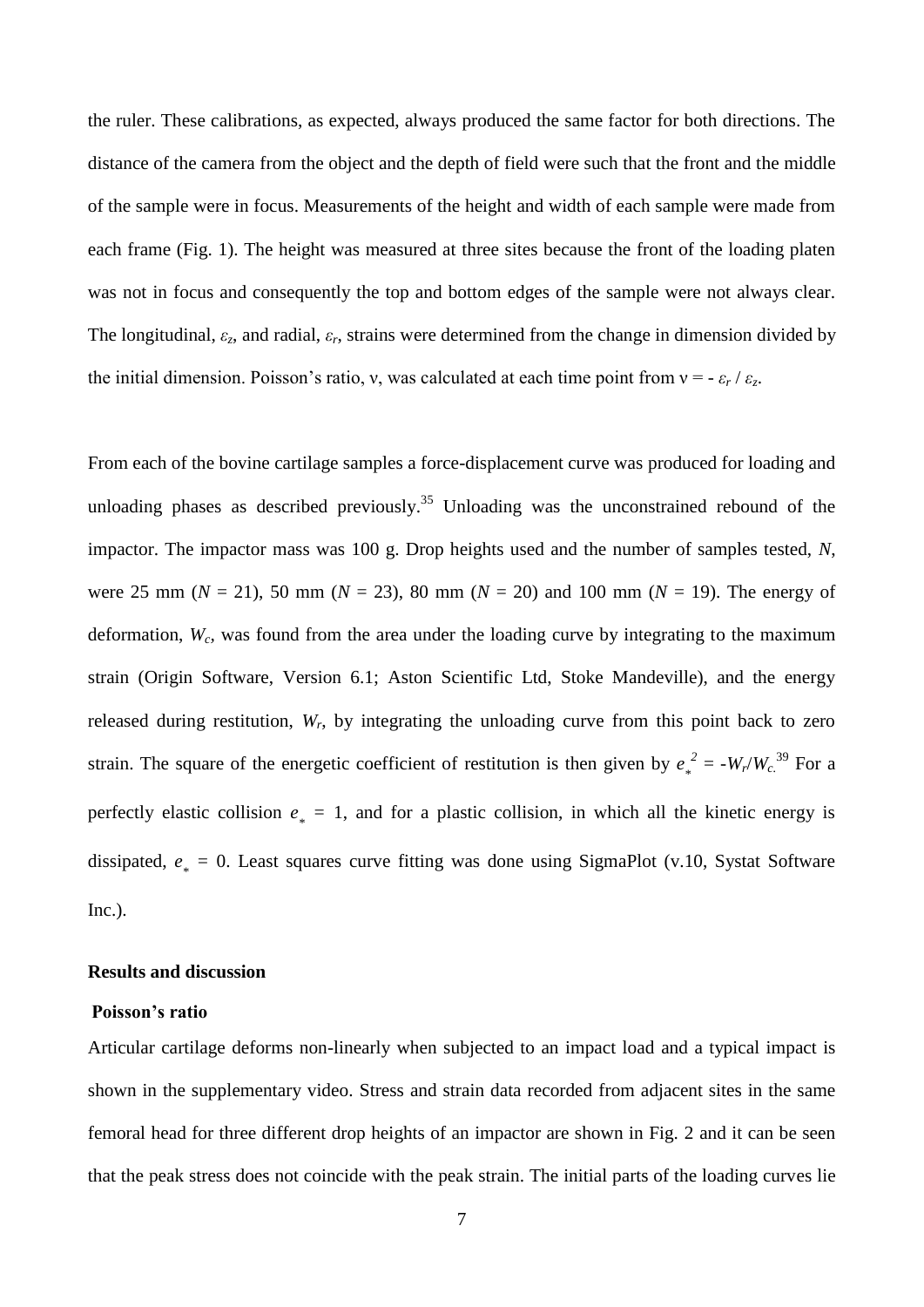very close together but the peak strain increases as the drop height is increased. The mean values of the maximum longitudinal strain, radial strain, and Poisson's ratio calculated from the high-speed video images are shown in Table 2 for each drop height, along with the mean strain rate. Strain rates were considerably greater for samples from femoral head B because the mean thickness of the cartilage over the femoral head was 1.65 (2.4) mm compared with 2.30 (0.12) mm for samples from femoral head A. Longitudinal strain values calculated from the accelerometer are also shown in Table 2 and were almost identical to those measured from the images. The variation of Poisson's ratio with applied strain for each drop height is shown in Fig. 3. There was considerable variability but values typically increased from close to zero and, at large strains, approximated the theoretical value for an isovolumetric deformation calculated from

$$
V = \frac{1}{\varepsilon_z} \left( 1 - \sqrt{\frac{1}{1 + \varepsilon_z}} \right)
$$

Where  $\varepsilon_z$  is the engineering strain (deformation / original dimension) in the axial direction. Engineering strains were used in preference to logarithmic strains to enable comparison with previous studies. Using logarithmic, or Hencky, strain ( $e_t = \ln(x_i/x_0)$ ), where  $x_i$  and  $x_0$  are the deformed and original dimensions respectively) results in Poisson's ratio being constant and equal to 0.5 for all applied strains for an isovolumetric deformation. Graphs showing Poisson's ratio calculated using logarithmic strains are shown in the Supplementary information. Having only one camera meant that anisotropic deformations could not be recorded and this, together with the bulging of the edge of the sample, precluded the calculation of accurate volume changes and anisotropic Poisson's ratios that will be addressed in future studies.

The initially low values of Poisson's ratio indicate that the volume of the tissue is not preserved during the deformation but may be close to that expected for constant volume towards the end of the loading phase as the loading rate falls to zero. Despite the high water content of cartilage no water was seen to be ejected from the sample during testing. Care was taken to remove only surface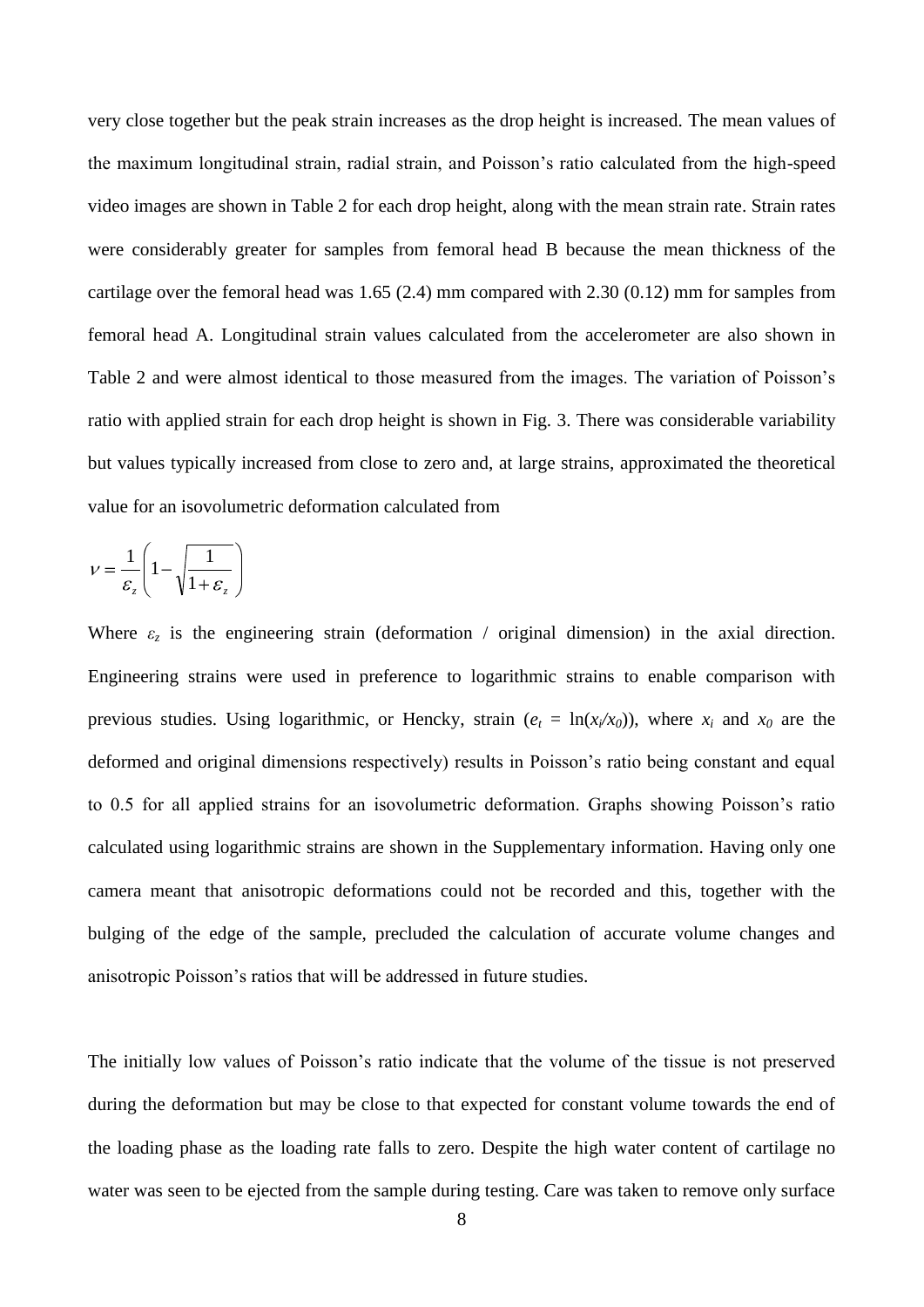water before testing using a moistened gauze.<sup>40</sup> In a previous study of bovine tissue we weighed the samples before and after testing and found no measurable mass loss within the resolution of the balance (0.01 mg, sample mass  $\sim$  20 mg).<sup>35</sup> Despite the large deformations, axial compressive strains of the order of 50%, these data support there being no bulk flow of water through the matrix during the test.

### **Hysteresis**

Hysteresis was large and the area between the loading and unloading parts of the curves increased with impact velocity, although much of this was due to the increase in maximum strain due to the unconstrained impact. A decreasing value for the coefficient of restitution, however, indicated that hysteresis was actually increasing. The area under the unloading curve is the energy returned to the impactor by the rebound and the imaging shows that contact was maintained between the sample and the impactor throughout the unloading phase. These results show that the increasingly elastic behaviour of cartilage anticipated from the literature,  $27:28$  which would result in a reduction in hysteresis, does not occur. Testing was done in unconfined compression whereas *in vivo* the surrounding tissue will afford considerable support to the loaded region and restrict lateral deformation. This will make the tissue appear stiffer and it may make it appear more elastic. $41;42$ This effect remains to be tested in future studies.

## **Coefficient of restitution**

The coefficient of restitution data from bovine cartilage have been presented in a different form elsewhere<sup>35</sup> but mean values are shown here plotted as a function of impact velocity  $u_0$  (Fig 4). The coefficient of restitution,  $e_*$ , decreases with increasing impact velocity. To investigate the effects of an impact load on a viscoelastic material, Stronge<sup>39</sup> has presented an analysis of an impact on a Maxwell element, *i.e.* a spring and dashpot in series. The Maxwell element is the simplest linear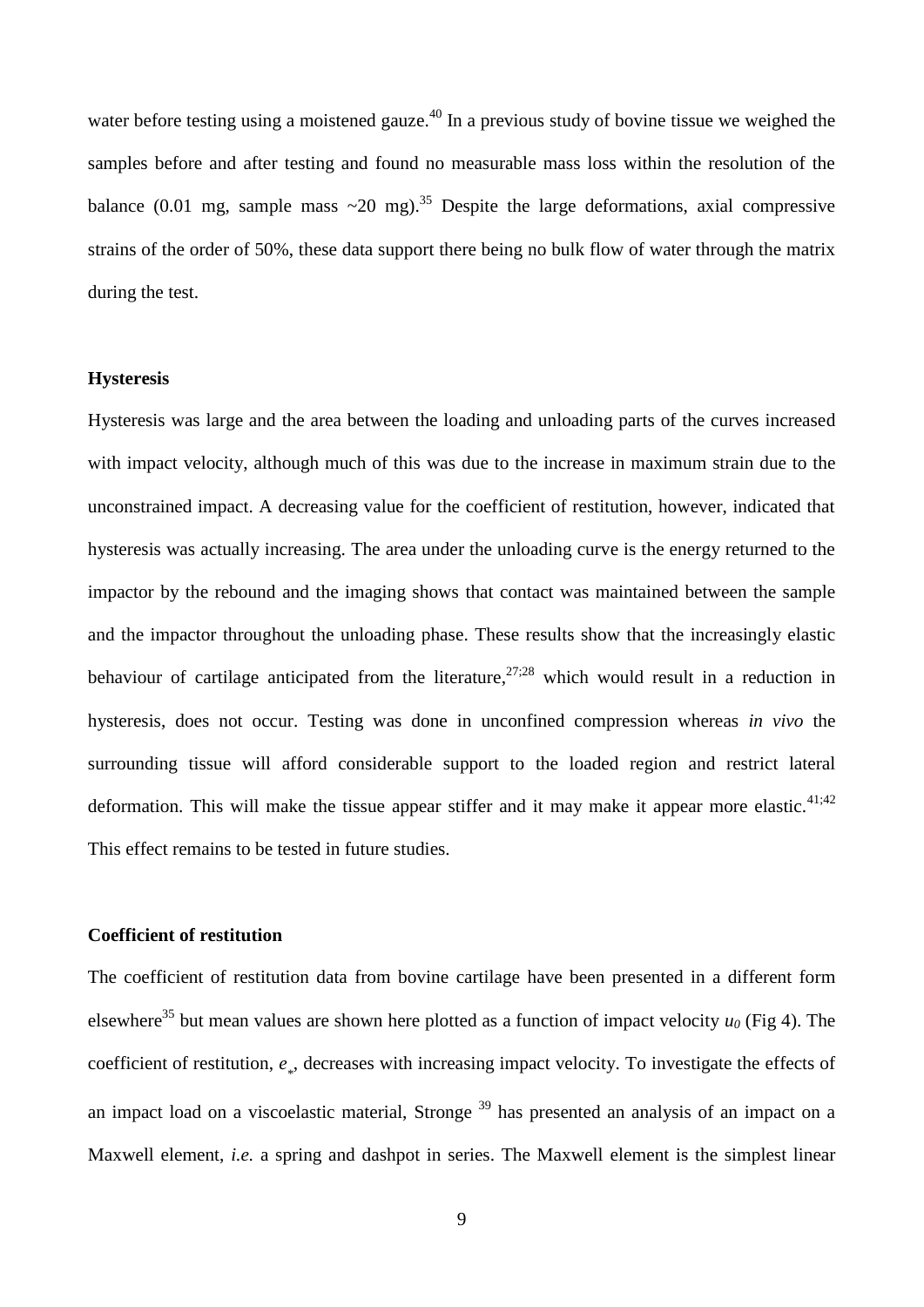viscoelastic model and generates a restoring force that increases smoothly with compression. In addition, some kinetic energy of normal relative motion is restored during restitution. The coefficient of restitution, however, does not depend on the impact velocity. Introducing a non-linear dashpot in which the damping force depends not only on the velocity but also on the displacement, is one way in which this limitation can be overcome. Combining a non-linear dashpot in parallel with a spring produces a variation on a Kelvin-Voigt model for viscoelasticity in which the coefficient of restitution depends on impact velocity<sup>39</sup> (Fig. 5).

A Kelvin-Voigt element comprises a spring, which is totally elastic and has a spring constant *k*, relating applied force, *F*, to displacement, *x*, so that  $F = -kx$ , and a dashpot. If the dashpot resists an applied force with a resistance proportional both to velocity and displacement then this may be written as  $F = -c\dot{x}$  where the damping coefficient is *c*. Arguably, there could be separate coefficients for the displacement and velocity terms but all that is required here is a way to describe the data, so the simplest description has been chosen and no effort is made to represent specific mechanisms within the tissue. Consider the contact of the impactor on the sample as a collision between two impacting masses,  $m_1$  and  $m_2$ . If  $z$  is the instantaneous distance between them, then the normal force, *F*, is the sum of the reactions of the spring and the dashpot and is given by

$$
F = -kz - c|z|\dot{z} \tag{1}
$$

The equation of relative motion is a second order differential equation given by

$$
M\ddot{z} - cz\dot{z} + kz = 0 \qquad (2)
$$

where *M* is the effective mass,  $M^{-1} = m_1^{-1} + m_2^{-1}$ . In Equation 2, the absolute sign has been omitted provided the initial condition  $\dot{z}(0) = -u_0$  is the velocity at impact which is taken to be negative and *z* is negative with  $z(0) = 0$ . This is similar to the equation for damped harmonic motion and, although the nonlinear term makes the a solution more complicated, an outline of the derivation is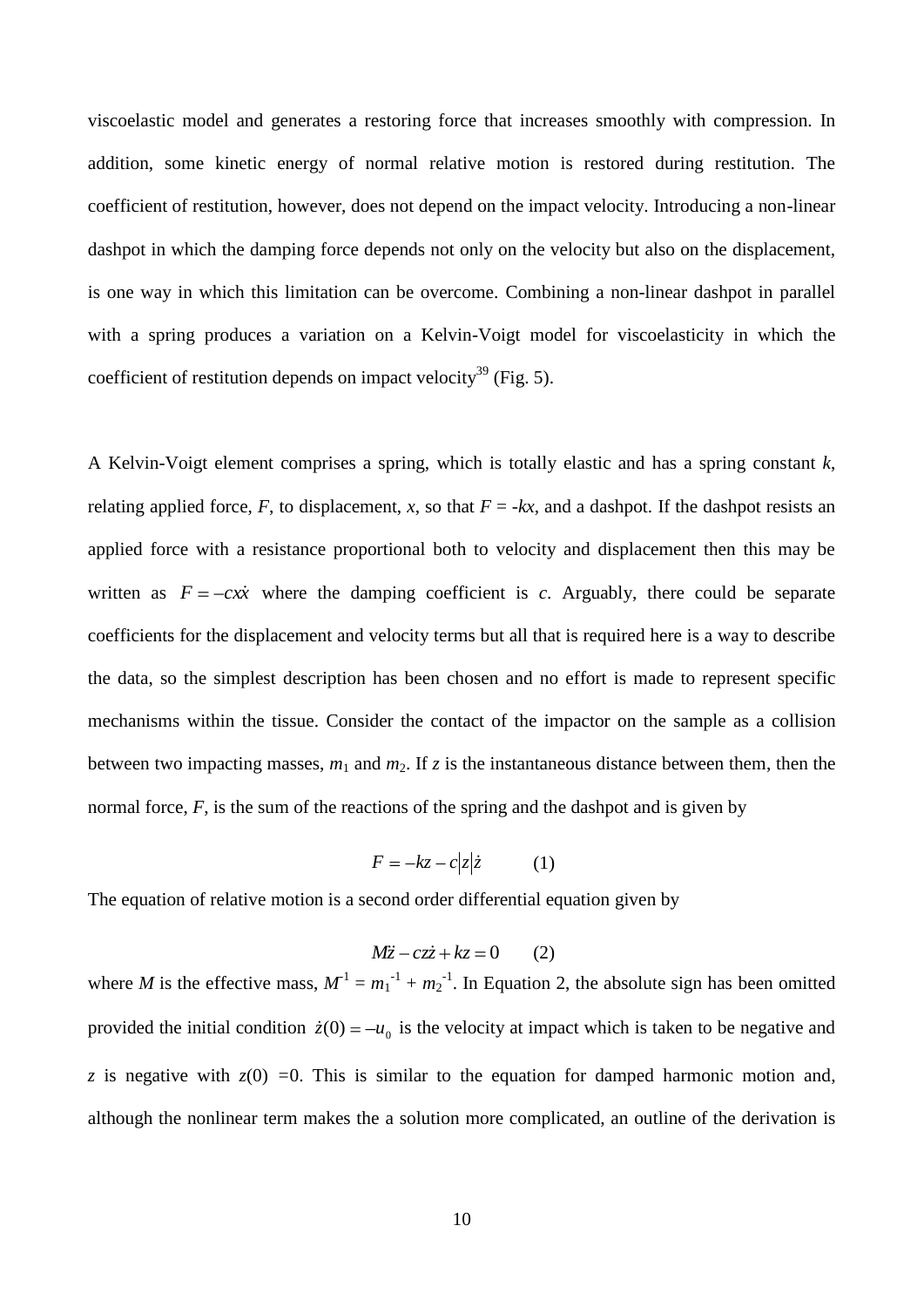given by Stronge.<sup>39</sup> The coefficient of restitution,  $e_*$ , decreases with increasing impact velocity and if a non-dimensional relative velocity is defined by

$$
V \equiv c \frac{\dot{z}}{k} \tag{3}
$$

then an approximation to the relationship is given by

$$
e_* \approx (-V_0 + e^{0.4V_0})^{-1}
$$
 (4)

where  $V_0 = V(0) = -cu_0/k^{39}$ . The fitted curve was derived from equation 4 and constrained to pass through (0,1). This returned a value for  $c/k = 1.402$  (standard error 0.092,  $R^2 = 0.87$ ).

Simple analytical models of materials using the concepts of springs and dashpots are phenomenological and cannot be related easily to the composition and structure of the material. They can, however, provide an insight into the viscoelastic nature of the deformation, and clearly show, in this instance, that the tissue behaves as a non-linear viscoelastic material. The timedependent behaviour of cartilage during impact probably arises from mechanisms very different from those normally considered. Creep and stress relaxation, which have a long time-constant, arise largely from movement of water through the proteoglycan gel and this is traditionally modelled using poroelastic and multiphasic approaches as described above. During impact, when inertia will limit fluid flow, fibre reorientation and motion within the gel matrix are likely to occur in order to achieve the large strains observed. These will have much shorter time-constants and lend themselves to the descriptions used here; it is a matter of finding the simplest model that adequately describes the behaviour. In this case an impact on a linear Maxwell element would yield a coefficient of restitution that is independent of the impact velocity and this does not accord with the data. Introducing a non-linear element produces a coefficient of restitution that has similar behaviour to that shown here by cartilage, *i.e.* decreasing with impact velocity. <sup>39</sup> The model may be too simple but as a first approximation it provides a reasonable fit to the existing data using just one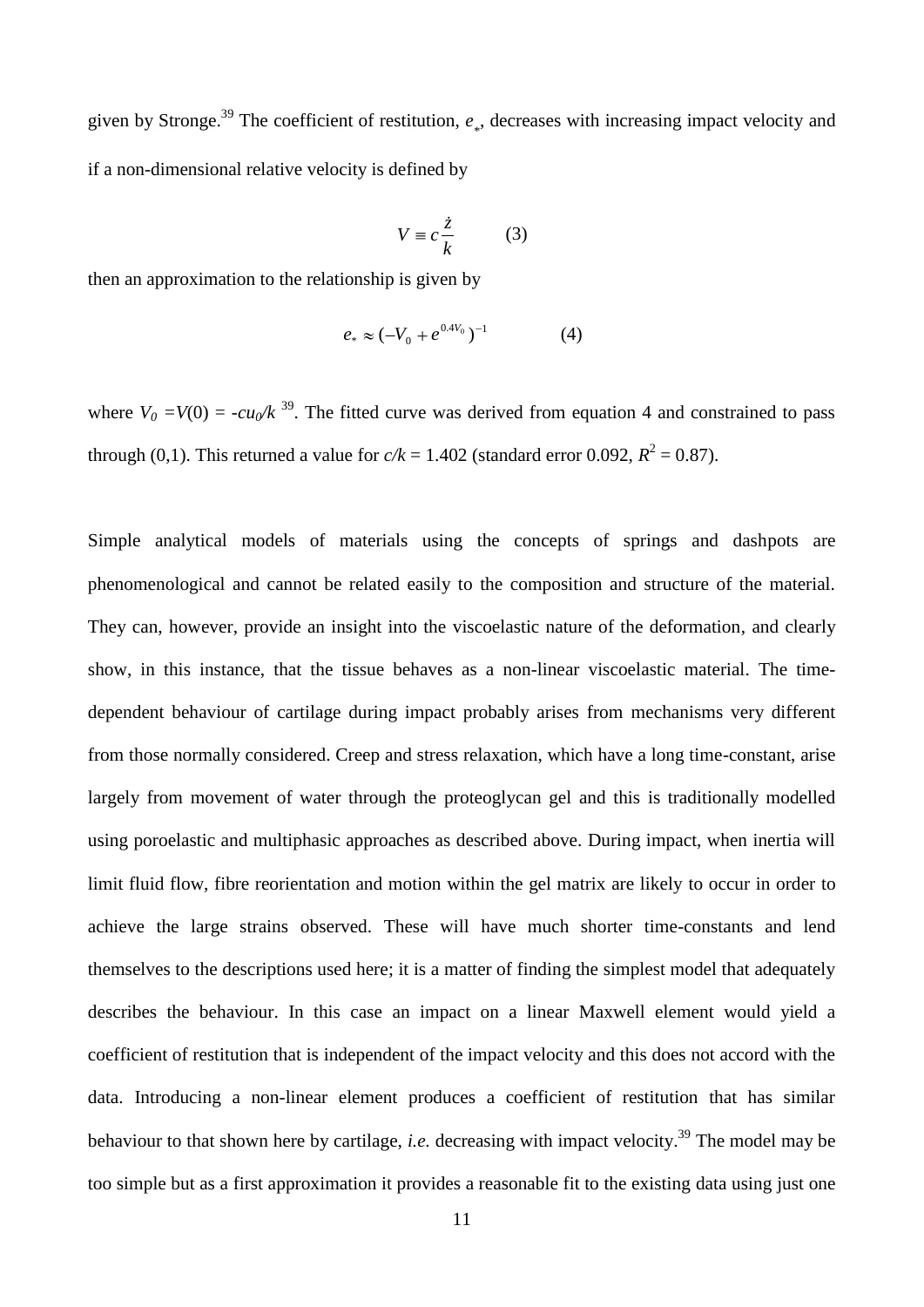adjustable parameter. The significance of the ratio of *c/k* being 1.4 is not clear but the value indicates that elastic (represented by  $k$ ) and dissipative forces (represented by  $c$ ) are of similar magnitudes. This is not attempting to explain the behaviour of cartilage but provides a convenient and effective way of describing it.

## **Conclusions**

The results of this preliminary study show that under high speed loading cartilage behaves as a nonlinear viscoelastic material, disproving the hypothesis of increasingly elastic behaviour. Poisson's ratio measurements suggest a loss of volume during loading, regained towards the end of the loading phase, and hysteresis increases with loading rate. Increasing hysteresis may provide a mechanism to enable energy to be dissipated instead of creating fracture surfaces, thereby limiting potential damage. Despite the limitations noted above, these results have implications for modelling the tissue where assumptions of small strains, constant moduli and Poisson's ratios that are constant and assume no volume change are often used. Measurements using more sophisticated imaging, and theoretical modelling are needed to enable these properties to be determined in more detail. Under high speed loading conditions, however, cartilage behaves like a viscoelastic material showing hysteresis and non-linear, time-dependent properties.

### **Acknowledgments**

We thank the Orthopaedic surgeons of NHS Grampian for kindly letting us use tissue donated by their patients. We also thank the EPSRC loan pool for the loan of the high speed video equipment and Adrian Walker and Keith Hastings for kindly coming all the way to Aberdeen to teach us how to use it. LVB and JEJ were supported by Arthritis Research UK (formerly the Arthritis Research Campaign) on grant numbers A0542 and 16300 respectively.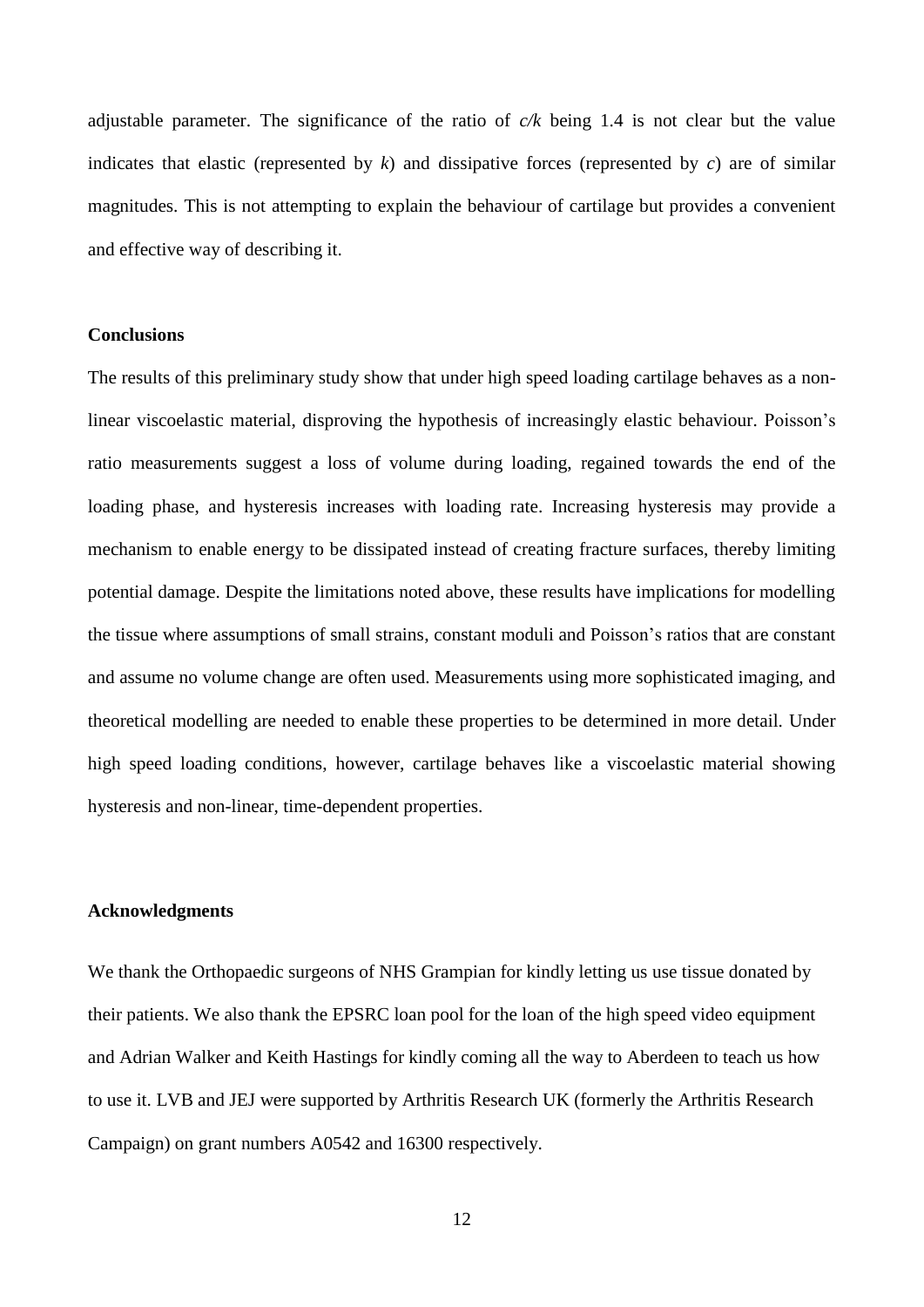# **Conflict of interest**

The authors have no conflicts of interest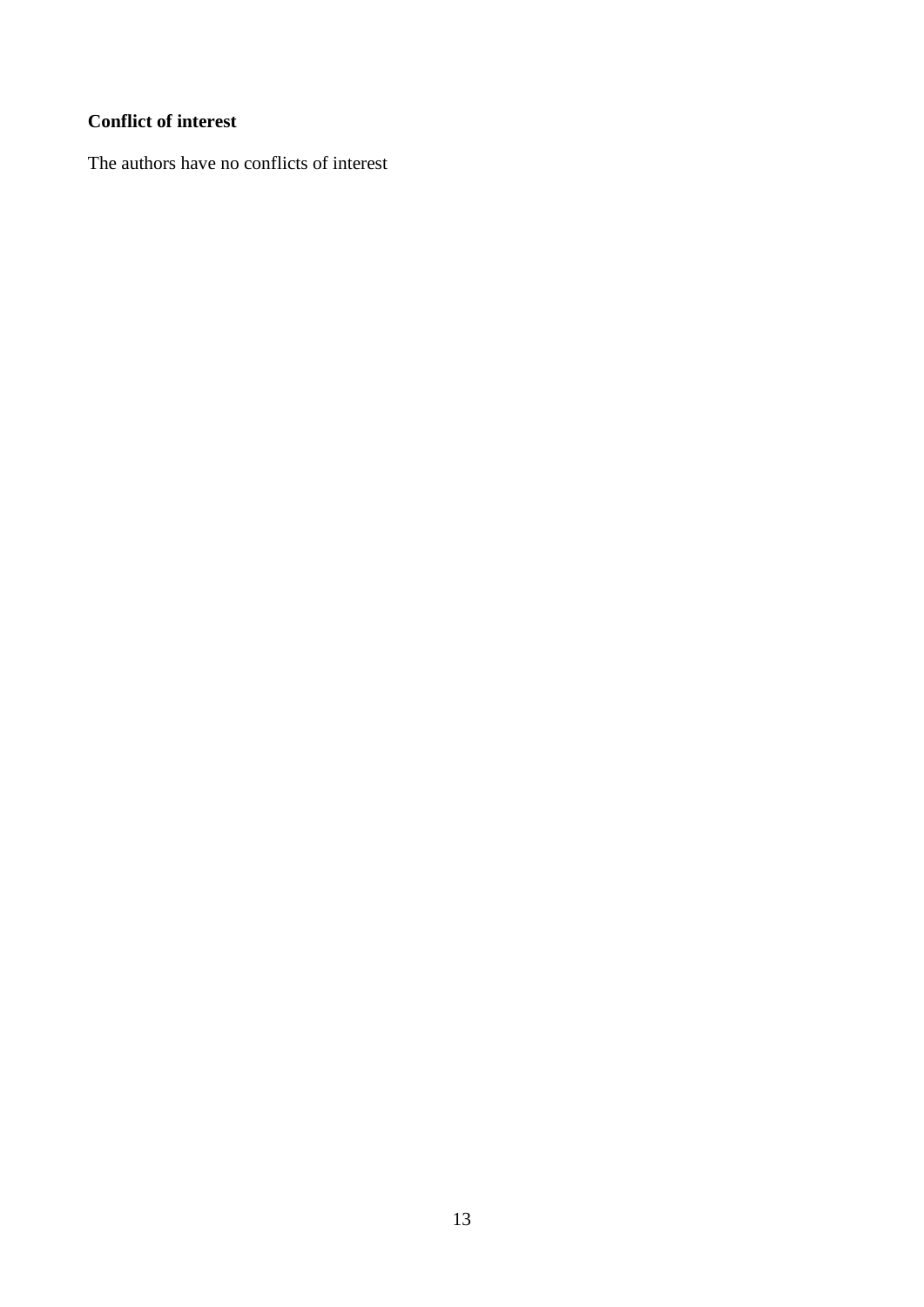#### References

- 1. P. J. Atkinson and R. C. Haut, *Journal of Orthopaedic Research*, 1995**, 13**, 936-944.
- 2. J. B. Finlay and R. U. Repo, *Medical and Biological Engineering and Computing*, 1979**, 17**, 397- 403.
- 3. J. E. Jeffrey, D. W. Gregory, and R. M. Aspden, *Archives of Biochemistry & Biophysics*, 1995**, 322**, 87-96.
- 4. J. E. Jeffrey, L. A. Thompson, and R. M. Aspden, *Biochimica et Biophysica Acta*, 1997**, 1334**, 223-232.
- 5. R. M. Aspden and D. W. L. Hukins, *Proceedings of the Royal Society*, 1981**, B212**, 299-304.
- 6. R. M. Aspden and D. W. L. Hukins, *Matrix*, 1989**, 9**, 486-488.
- 7. R. M. Aspden, *Proceedings of the Royal Society*, 1994**, B-258**, 195-200.
- 8. K. L. Goh, J. R. Meakin, R. M. Aspden, and D. W. Hukins, *Journal of Theoretical Biology*, 2007**, 245**, 305-311.
- 9. D. W. L. Hukins and R. M. Aspden, *Trends in Biochemical Sciences*, 1985**, 10**, 260-264.
- 10. I. S. Kovach, *Biophys.Chem.*, 1996**, 59**, 61-73.
- 11. F. Boschetti, F. Gervaso, G. Pennati, G. M. Peretti, P. Vena, and G. Dubini, *Biorheology*, 2006**, 43**, 235-247.
- 12. V. C. Mow, M. C. Gibbs, W. M. Lai, W. B. Zhu, and K. A. Athanasiou, *Journal of Biomechanics*, 1989**, 22**, 853-861.
- 13. A. F. Mak, W. M. Lai, and V. C. Mow, *Journal of Biomechanics*, 1987**, 20**, 703-714.
- 14. A. Oloyede and N. D. Broom, *Connective Tissue Research*, 1994**, 31**, 75-86.
- 15. W. C. Hayes, L. M. Keer, G. Herrmann, and L. F. Mockros, *Journal of Biomechanics*, 1972**, 5**, 541-551.
- 16. J. R. Parsons and J. Black, *Journal of Biomechanics*, 1977**, 10**, 21-29.
- 17. V. C. Mow, S. C. Kuei, W. M. Lai, and C. G. Armstrong, *Journal of Biomechanical Engineering*, 1980**, 102**, 73-84.
- 18. W. M. Lai, J. S. Hou, and V. C. Mow, *Journal of Biomechanical Engineering*, 1991**, 113**, 245- 258.
- 19. A. Oloyede and N. D. Broom, *Clinical Biomechanics*, 1991**, 6**, 206-212.
- 20. A. F. Mak, *J Biomech.Eng*, 1986**, 108**, 123-130.
- 21. A. F. Mak, *Biorheology*, 1986**, 23**, 371-383.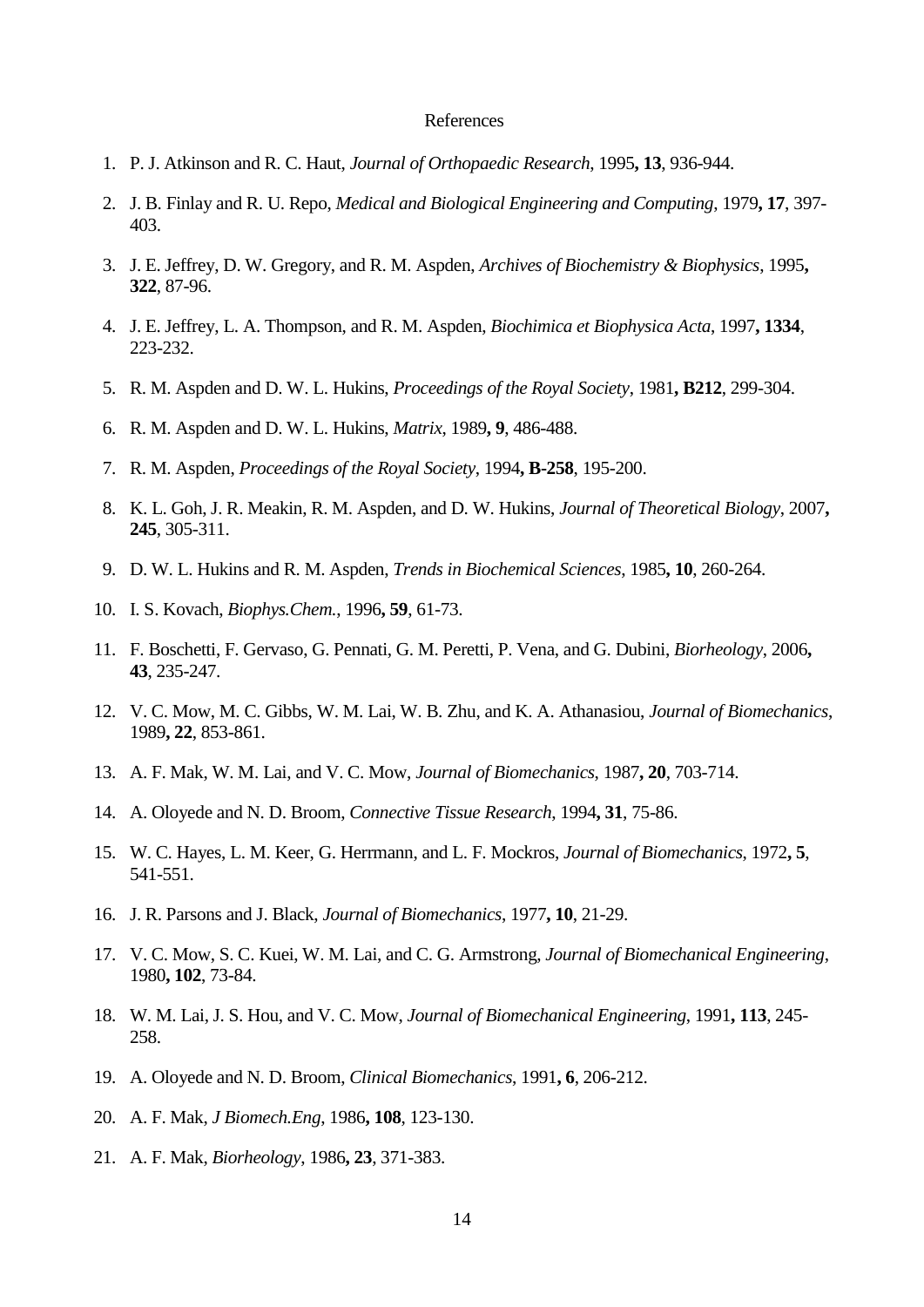- 22. B. Cohen, W. M. Lai, and V. C. Mow, *Journal of Biomechanical Engineering*, 1998**, 120**, 491- 496.
- 23. L. P. Li, J. Soulhat, M. D. Buschmann, and A. Shirazi-Adl, *Clinical Biomechanics*, 1999**, 14**, 673- 682.
- 24. J. Soulhat, M. D. Buschmann, and A. Shirazi-Adl, *Journal of Biomechanical Engineering*, 1999**, 121**, 340-347.
- 25. F. Boschetti, G. Pennati, F. Gervaso, G. M. Peretti, and G. Dubini, *Biorheology*, 2004**, 41**, 159- 166.
- 26. W. Wilson, C. C. Van Donkelaar, R. B. van, and R. Huiskes, *Journal of Biomechanics*, 2005**, 38**, 1195-1204.
- 27. C. G. Armstrong, *Proceedings of the Institution of Mechanical Engineers: Part H, Journal of Engineering in Medicine*, 1986**, 15**, 55-61.
- 28. A. Oloyede, R. Flachsmann, and N. D. Broom, *Connective Tissue Research*, 1992**, 27**, 211-214.
- 29. D. E. Shepherd and B. B. Seedhom, *Rheumatology (Oxford)*, 1999**, 38**, 124-132.
- 30. M. K. Barker and B. B. Seedhom, *Rheumatology (Oxford)*, 2001**, 40**, 274-284.
- 31. G. E. Kempson, in *Adult articular cartilage*, ed.M. A. R. Freeman, Pitman Medical, Tunbridge Wells, 2 edn., 1979, pp. 333-414.
- 32. J. E. Jeffrey and R. M. Aspden, *Proceedings of the Institution of Mechanical Engineers: Part H, Journal of Engineering in Medicine*, 2006**, 220**, 677-686.
- 33. E. L. Radin, I. L. Paul, and M. Lowy, *Journal of Bone and Joint Surgery*, 1970**, 52-A**, 444-456.
- 34. G. R. Higginson and J. E. Snaith, *Proceedings of the Institution of Mechanical Engineers: Part H, Journal of Engineering in Medicine*, 1979**, 8**, 11-14.
- 35. L. V. Burgin and R. M. Aspden, *Journal of Material Science: Materials in Medicine*, 2008**, 19**, 703-711.
- 36. J. J. Garcia, N. J. Altiero, and R. C. Haut, *Journal of Biomechanical Engineering*, 1998**, 120**, 608- 613.
- 37. R. J. Lewis, A. K. MacFarland, S. Anandavijayan, and R. M. Aspden, *Osteoarthritis and Cartilage*, 1998**, 6**, 383-392.
- 38. L. V. Burgin and R. M. Aspden, *Medical Engineering and Physics*, 2007**, 29**, 525-530.
- 39. W. J. Stronge, in *Impact Mechanics*, Cambridge University Press, Cambridge, 2000.
- 40. A. Maroudas, in *Methods in cartilage research*, ed.A. Maroudas, K. E. Kuettner, Academic Press Ltd., London, 1990, ch. Chapter 53, pp. 211-219.
- 41. R. M. Aspden, *Journal of Material Science: Materials in Medicine*, 1990**, 1**, 100-104.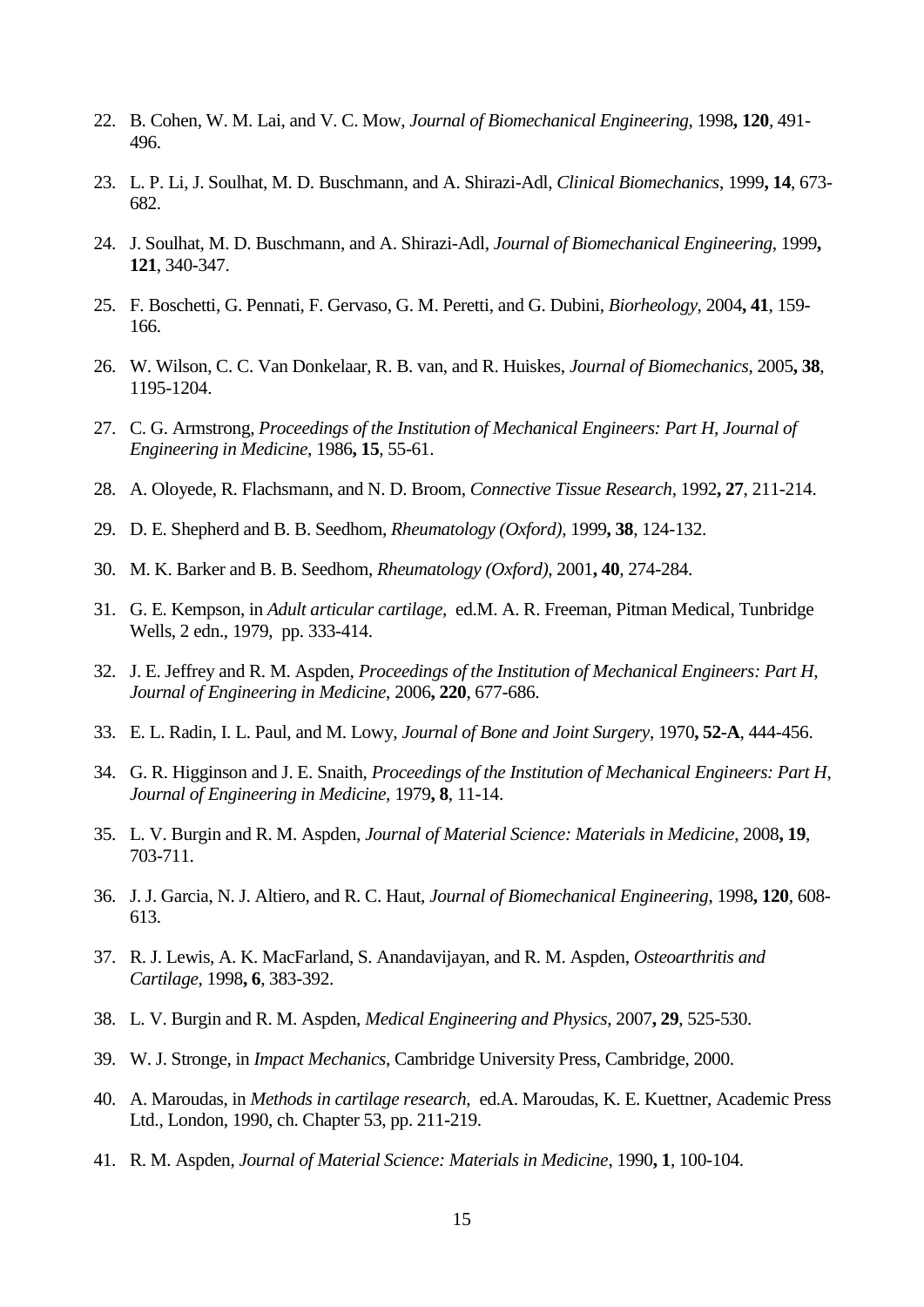- 42. R. M. Aspden, *Journal of Biomechanics*, 1990**, 23**, 623.
- 43. J. S. Jurvelin, M. D. Buschmann, and E. B. Hunziker, *Journal of Biomechanics*, 1997**, 30**, 235- 241.
- 44. N. O. Chahine, C. C. Wang, C. T. Hung, and G. A. Ateshian, *Journal of Biomechanics*, 2004**, 37**, 1251-1261.
- 45. P. Kiviranta, J. Rieppo, R. K. Korhonen, P. Julkunen, J. Toyras, and J. S. Jurvelin, *Journal of Orthopaedic Research*, 2006**, 24**, 690-699.
- 46. J. S. Jurvelin, M. D. Buschmann, and E. B. Hunziker, *Proceedings of the Institution of Mechanical Engineers: Part H, Journal of Engineering in Medicine*, 2003**, 217**, 215-219.
- 47. L. Cao, I. Youn, F. Guilak, and L. A. Setton, *Journal of Biomechanical Engineering*, 2006**, 128**, 766-771.
- 48. H. Jin and J. L. Lewis, *Journal of Biomechanical Engineering*, 2004**, 126**, 138-145.
- 49. M. S. Laasanen, J. Töyras, R. K. Korhonen, J. Rieppo, S. Saarakkala, M. T. Nieminen, J. Hirvonen, and J. S. Jurvelin, *Biorheology*, 2003**, 40**, 133-140.
- 50. R. K. Korhonen, M. S. Laasanen, J. Toyras, J. Rieppo, J. Hirvonen, H. J. Helminen, and J. S. Jurvelin, *J Biomech.*, 2002**, 35**, 903-909.
- 51. O. Demarteau, L. Pillet, A. Inaebnit, O. Borens, and T. M. Quinn, *Osteoarthritis and Cartilage*, 2006**, 14**, 589-596.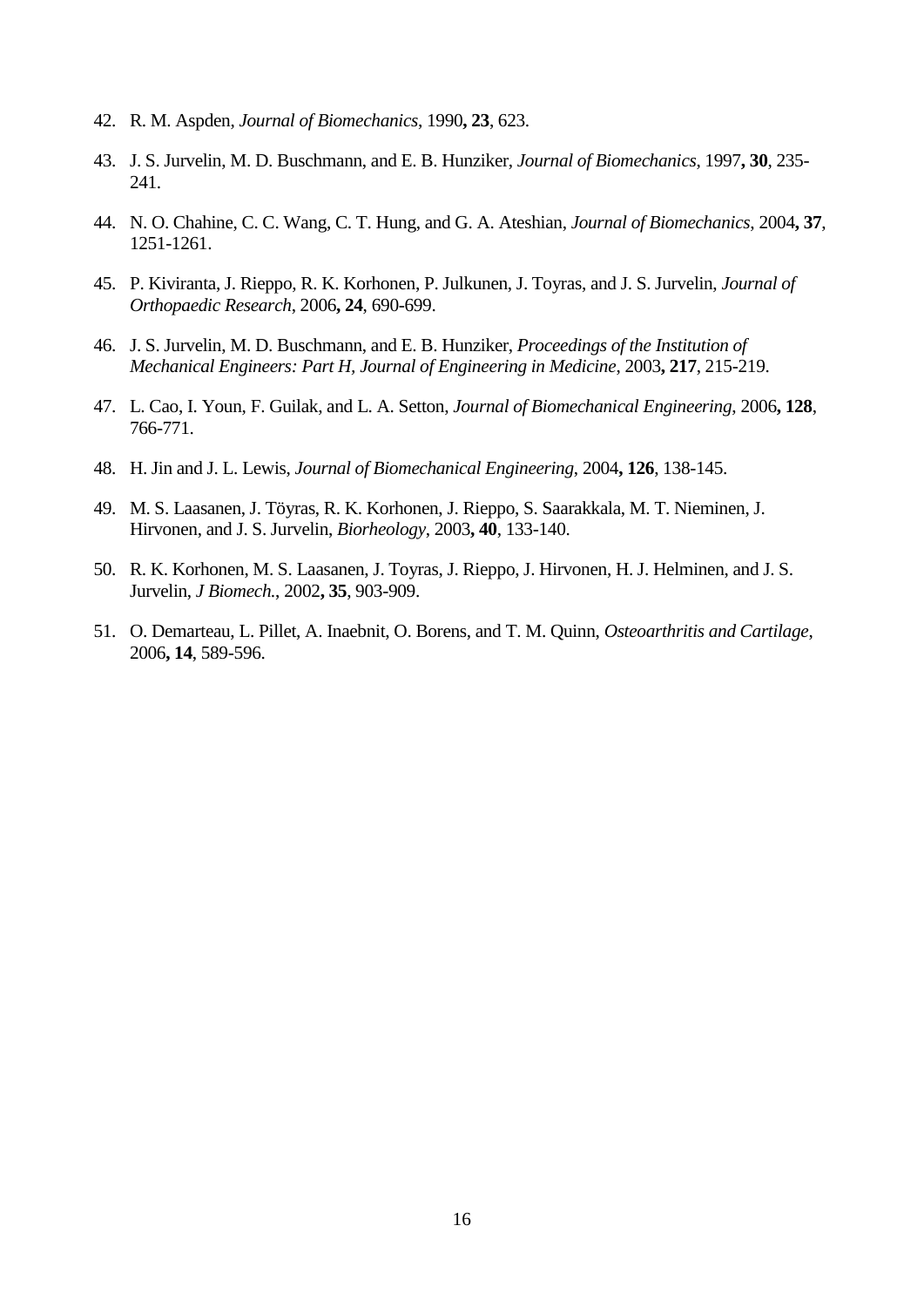**Table 1.** Published values of Poisson's ratio measured and calculated for articular cartilage. Measured values tend to be larger than those values calculated on the assumption of a poroelastic model in which Poisson's ratio is assumed to be for that of the solid matrix and is derived by fitting curves to a constitutive equation. Figures are derived from quasi-static testing, and only one study measures anisotropy, maximum  $v_{\text{max}}$  and minimum values  $v_{\text{min}}$  and strain dependence as shown.

| Study                          |                            | Value                        |                   |  |
|--------------------------------|----------------------------|------------------------------|-------------------|--|
|                                | Calculated                 |                              | $v_{\rm s}$       |  |
| 43<br>Jurvelin et al.          | <b>Bovine</b>              | Humeral head                 | $0.174 \pm 0.106$ |  |
| Chahine et al. <sup>44</sup>   | <b>Bovine</b>              | Humeral head, range          | $0.027 - 0.065$   |  |
|                                |                            | mean                         | $0.13 \pm 0.07$   |  |
|                                | Human                      | Femoral head                 | $0.14 \pm 0.09$   |  |
| Kiviranta et al. <sup>45</sup> | Human                      | Metatarso-phalangeal         | $0.30 \pm 0.07$   |  |
|                                | Patella<br>Human           |                              | $0.15 \pm 0.04$   |  |
| Jurvelin et al. 46             | Human                      | Femoral groove, normal       | $0.158 \pm 0.148$ |  |
|                                |                            | tangential                   | $0.180 \pm 0.046$ |  |
| Cao et al. 47                  | Mouse                      | Tibial plateau               | 0.2               |  |
|                                |                            |                              |                   |  |
|                                | Direct optical measurement | v                            |                   |  |
| Jurvelin et al. <sup>43</sup>  | Bovine                     | Humeral head                 | $0.185 \pm 0.065$ |  |
| Jin & Lewis <sup>48</sup>      | <b>Bovine</b>              | Patella, instantaneous       | $0.503 \pm 0.028$ |  |
|                                |                            | Patella, equilibrium         | $0.463 \pm 0.073$ |  |
| Laasanen et al. <sup>49</sup>  | Bovine                     | Patella                      | $0.24 \pm 0.09$   |  |
|                                |                            | Tibia                        | $0.38 \pm 0.08$   |  |
|                                |                            | Medial femoral condyle       | $0.30 \pm 0.1$    |  |
|                                |                            | Medial patella groove        | $0.21 \pm 0.05$   |  |
|                                |                            | Lateral patella groove       | $0.19 \pm 0.04$   |  |
| Korhonen et al. <sup>50</sup>  | Bovine                     | Humeral head                 | $0.15 \pm 0.06$   |  |
|                                |                            | Patella                      | $0.16 \pm 0.05$   |  |
|                                |                            | Medial femoral condyle       | $0.21 \pm 0.05$   |  |
| 51<br>Demarteau et al.         | <b>Bovine</b>              | Humeral head,                |                   |  |
|                                |                            | 20% strain, $v_{\text{min}}$ | $0.075 \pm 0.051$ |  |
|                                |                            | 20% strain, $v_{\text{max}}$ | $0.17 \pm 0.05$   |  |
|                                |                            | 40% strain, $v_{\text{min}}$ | $0.10 \pm 0.06$   |  |
|                                |                            | 40% strain, $v_{\text{max}}$ | $0.17 \pm 0.06$   |  |
|                                | Human                      | Femoral head                 |                   |  |
|                                |                            | 20% strain, $v_{\text{min}}$ | $0.059 \pm 0.037$ |  |
|                                |                            | 20% strain, $v_{\text{max}}$ | $0.17 \pm 0.05$   |  |
|                                |                            | 40% strain, $v_{\text{min}}$ | $0.077 \pm 0.034$ |  |
|                                |                            | 40% strain, v <sub>max</sub> | $0.19 \pm 0.06$   |  |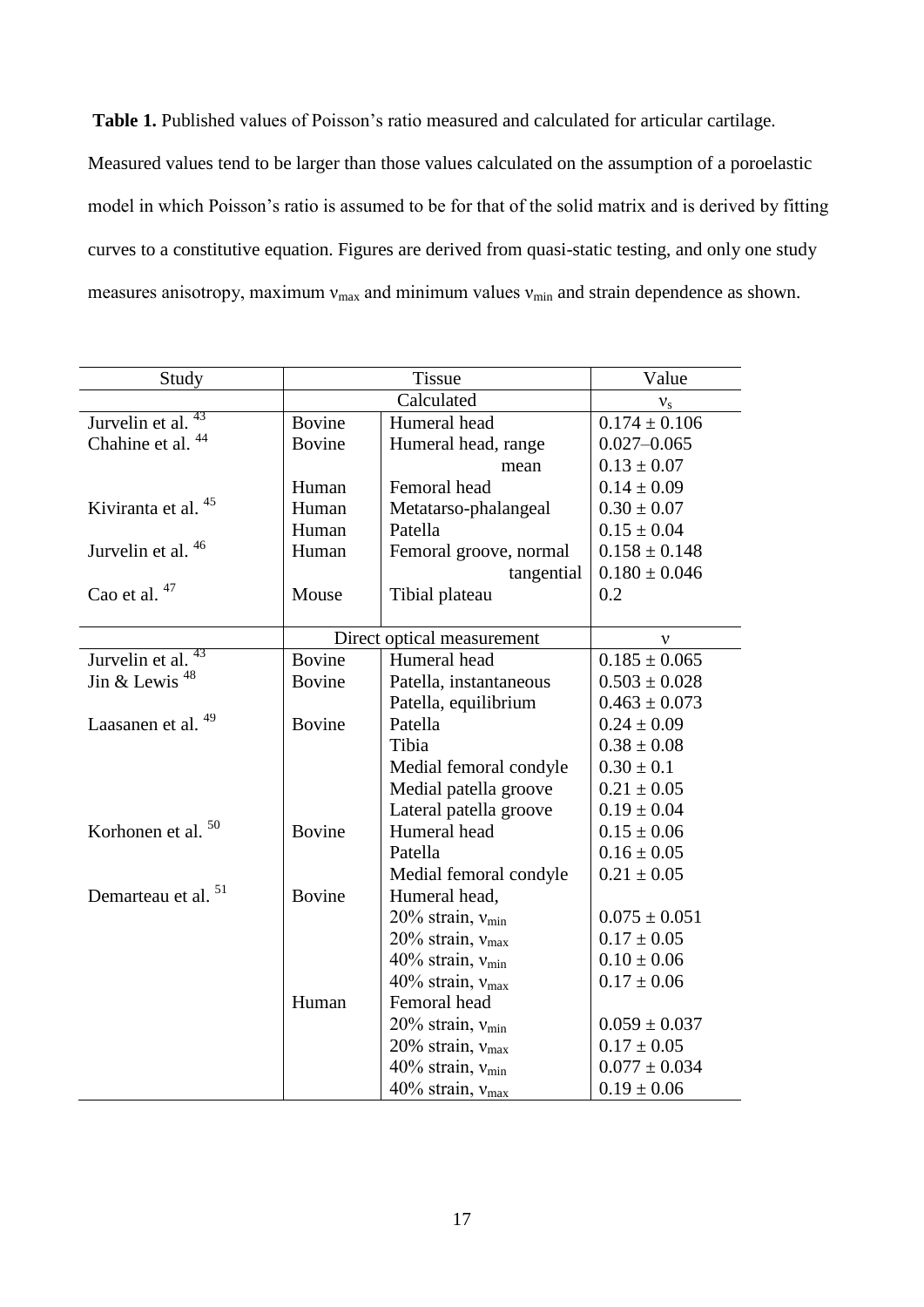**Table 2.** Mean values (standard deviation) of the maximum longitudinal strain, *εz*, calculated from the accelerometer, compared with that measured from the images, the corresponding maximum radial strain, *εr*, and Poisson's ratio, *ν*, at maximum strain. The strain rate is calculated from the maximum strain divided by the time taken to achieve that strain. Data are from 3 samples from each of two femoral heads, except one sample was lost due to triggering problems from each femoral head subjected to a 75 mm drop.

| Drop<br>height  | Femoral<br>head | <b>Instrumented</b><br>drop tower | <b>Image analysis</b> |                 | <b>Strain rate</b><br>$(s^{-1})$ |          |
|-----------------|-----------------|-----------------------------------|-----------------------|-----------------|----------------------------------|----------|
|                 |                 | $\varepsilon_z$                   | $\varepsilon_z$       | $\varepsilon_r$ | ν                                |          |
| $25 \text{ mm}$ | A               | $-0.471(0.028)$                   | $-0.475(0.031)$       | 0.41(0.15)      | 0.86(0.28)                       | 222(11)  |
| $25 \text{ mm}$ | B               | $-0.421(0.020)$                   | $-0.376(0.095)$       | 0.235(0.094)    | 0.63(0.19)                       | 322(7)   |
| $50 \text{ mm}$ | A               | $-0.625(0.016)$                   | $-0.637(0.015)$       | 0.606(0.040)    | 0.95(0.05)                       | 339 (66) |
| $50 \text{ mm}$ | B               | $-0.527(0.072)$                   | $-0.475(0.046)$       | 0.24(0.13)      | 0.49(0.22)                       | 458 (35) |
| 75 mm           | A               | $-0.691(0.003)$                   | $-0.681(0.050)$       | 0.640(0.033)    | 0.94(0.02)                       | 418 (81) |
| 75 mm           | B               | $-0.558(0.022)$                   | $-0.521(0.015)$       | 0.53(0.10)      | 1.03(0.22)                       | 527 (20) |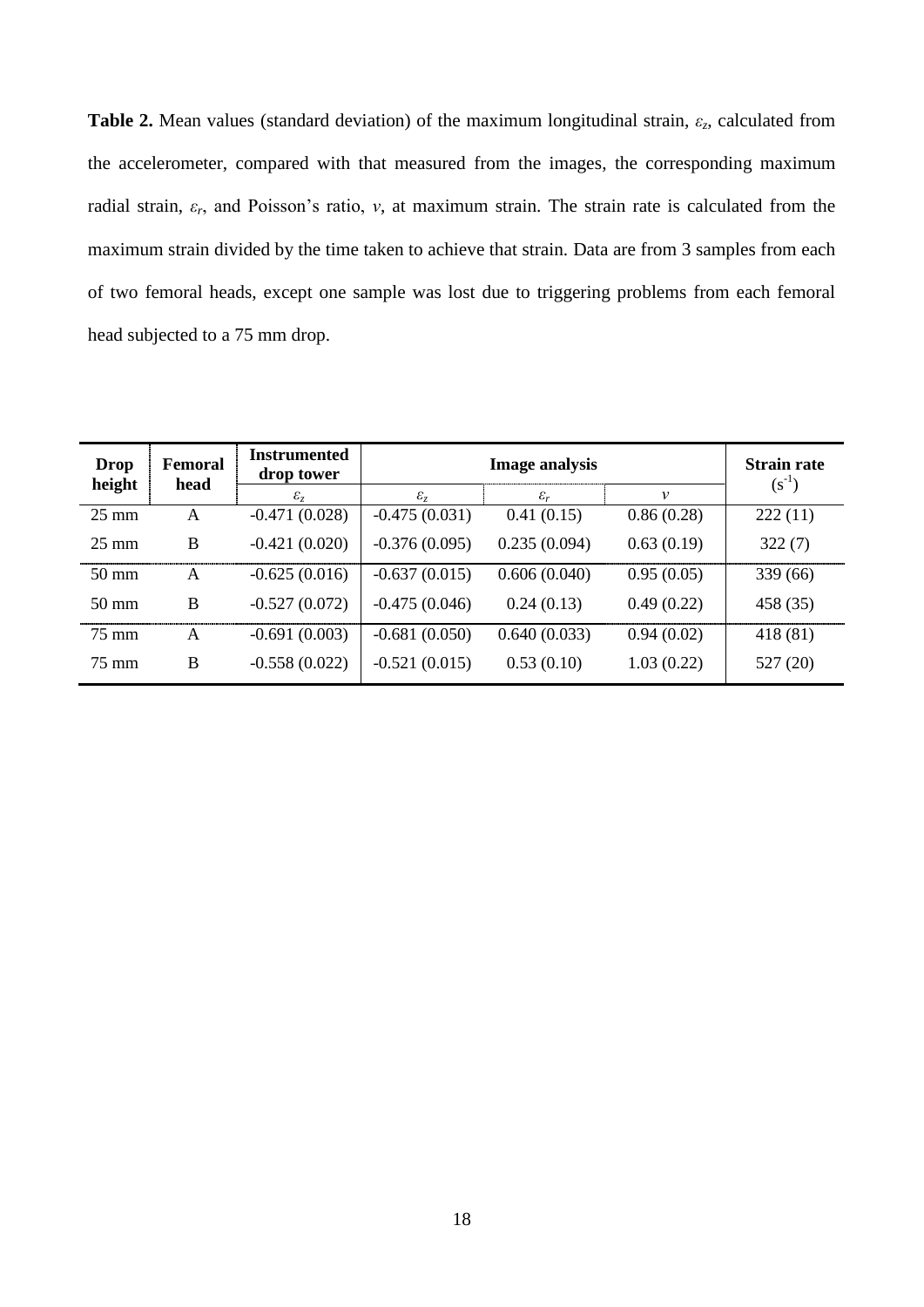

**Figure 1**. Dimensions of each cartilage sample were measured as shown above in each frame following calibration of the camera; the thickness was the mean of three measurements, the width was taken across the widest point of the sample.



Figure 2. Typical stress-strain curves for a 0.5 kg mass dropped from 25, 50 and 75 mm onto samples from one individual showing the dependency on impact velocity. Unloading is represented by the unconstrained rebound.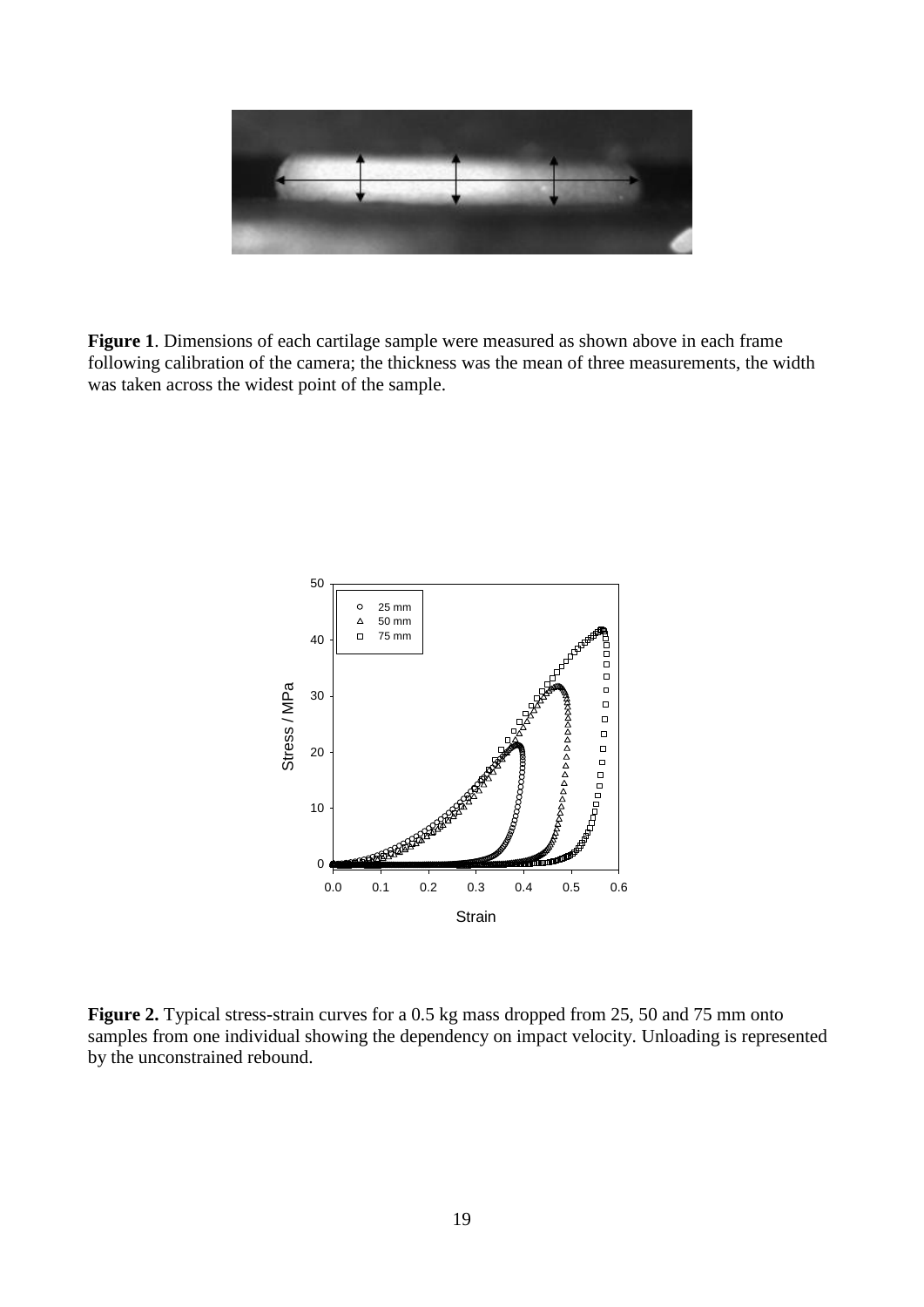

**Figure 3**. Plots of Poisson's ratio as a function of longitudinal strain from each femoral head, A and B, for drop heights of (a) 25 mm, (b) 50 mm and (c) 75 mm. Compressive strain traditionally takes a negative sign but is shown positive here for convenience. Also shown as a solid line is a plot of the theoretical ratio calculated for an isovolumetric deformation of a homogeneous, isotropic material.